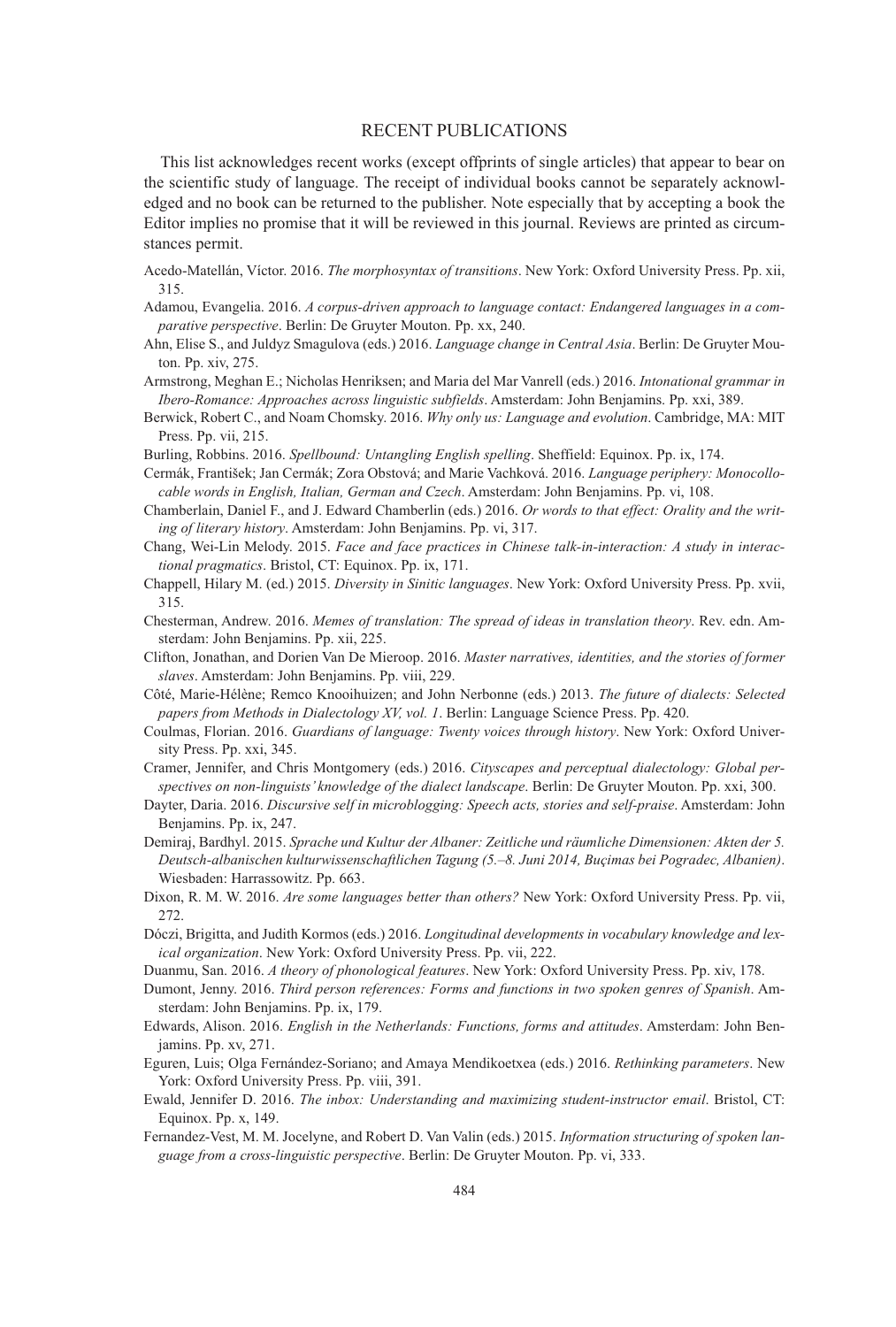- Finch, Jason. 2016. *Deep locational criticism: Imaginative place in literary research and teaching*. Amsterdam: John Benjamins. Pp. xiii, 249.
- Finkbeiner, Rita; Jörg Meibauer; and Heike Wiese. 2016. *Pejoration*. Amsterdam: John Benjamins. Pp. vii, 357.
- Frajzyngier, Zygmunt, and Erin Shay. 2016. *The role of functions in syntax: A unified approach to language theory, description, and typology*. Amsterdam: John Benjamins. Pp. xvi, 308.
- Friedner, Michele, and Annelies Kusters (eds.) 2015. *It's a small world: International deaf spaces and encounters*. Washington, DC: Gallaudet University Press. Pp. xxix, 306.

Friedrich, Patricia (ed.) 2016. *English for diplomatic purposes*. Bristol: Multilingual Matters. Pp. 240.

- Gimm, Martin. 2015. *Ein Monat im Privatleben des chinesischen Kaisers Kangxi: Gao Shiqis Tagebuch* Pengshan miji *aus dem Jahre 1703*. Wiesbaden: Harrassowitz. Pp. 189.
- Givón, T. 2016. *Ute dictionary*. Amsterdam: John Benjamins. Pp. xiv, 373.
- Gola, Elisabetta, and Francesca Ervas (eds.) 2016. *Metaphor and communication*. Amsterdam: John Benjamins. Pp. vi, 289.
- Gómez González, María de los Ángeles, and Teresa Sánchez Roura. 2016. *English pronunciation for speakers of Spanish: From theory to practice*. Berlin: De Gruyter Mouton. Pp. xxix, 406.
- Guentchéva, Zlatka (ed.) 2016. *Aspectuality and temporality: Descriptive and theoretical issues*. Amsterdam: John Benjamins. Pp. xi, 740.

Halpert, Claire. 2016. *Argument licensing and agreement*. New York: Oxford University Press. Pp. xvi, 296.

- Hayden, Deborah, and Paul Russell (eds.) 2016. Grammatica*,* Gramadach *and* Gramadeg*: Vernacular grammar and grammarians in medieval Ireland and Wales*. Amsterdam: John Benjamins. Pp. xvi, 226.
- Hetterle, Katja. 2015. *Adverbial clauses in cross-linguistic perspective*. Berlin: De Gruyter Mouton. Pp. xviii, 320.
- Hill, Virginia, and Gabriela Alboiu. 2016. *Verb movement and clause structure in Old Romanian*. New York: Oxford University Press. Pp. xviii, 329.
- Hilpert, Martin, and Jan-Ola Östman (eds.) 2016. *Constructions across grammars*. Amsterdam: John Benjamins. Pp. v, 206.
- Hoji, Hajime. 2016. *Language faculty science*. New York: Cambridge University Press. Pp. xi, 396.
- Holmberg, Anders. 2015. *The syntax of yes and no*. New York: Oxford University Press. Pp. xii, 250.
- Holvoet, Axel, and Nicole Nau (eds.) 2016. *Argument realization in Baltic*. Amsterdam: John Benjamins. Pp. vii, 560.
- Hough, Carole (ed.) 2016. *The Oxford handbook of names and naming*. New York: Oxford University Press. Pp. xxiii, 767.
- Hyde, Brett. 2016. *Layering and directionality: Metrical stress in optimality theory*. Bristol, CT: Equinox. Pp. xi, 321.
- Igl, Natalia, and Sonja Zeman (eds.) 2016. *Perspectives on narrativity and narrative perspectivization*. Amsterdam: John Benjamins. Pp. viii, 185.
- Jaszczolt, Kasia M. 2016. *Meaning in linguistic interaction*. New York: Oxford University Press. Pp. xii, 215.
- Ježek, Elisabetta. 2016. *The lexicon: An introduction*. (Oxford textbooks in linguistics.) New York: Oxford University Press. Pp. xiii, 234.
- Gibbs, Raymond W., Jr. (ed.) 2016. *Mixing metaphor*. Amsterdam: John Benjamins. Pp. xiv, 269.
- Kabata, Kaori, and Kiyoko Toratani (eds.) 2016. *Cognitive-functional approaches to the study of Japanese as a second language*. Berlin: De Gruyter Mouton. Pp. ix, 371.
- Kageyama, Taro, and Hideki Kishimoto (eds.) 2016. *Handbook of Japanese lexicon and word formation*. Berlin: De Gruyter Mouton. Pp. xi, 707.
- Kerrigan, John. 2016. *Shakespeare's binding language*. New York: Oxford University Press. Pp. xi, 622.
- Knoeferle, Pia; Pirita Pyykkönen-Klauck; and Matthew W. Crocker (eds.) 2016. *Visually situated language comprehension*. Amsterdam: John Benjamins. Pp. x, 358.
- Leow, Ronald; Luis Cerezo; and Melissa Baralt (eds.) 2015. *A psycholinguistic approach to technology and language learning*. Berlin: De Gruyter Mouton. Pp. xxii, 267.
- Levon, Erez, and Ronald Beline Mendes (eds.) 2016. *Language, sexuality, and power*. New York: Oxford University Press. Pp. xii, 244.
- Louden, Mark L. 2016. *Pennsylvania Dutch: The story of an American language*. Baltimore, MD: Johns Hopkins University Press. Pp. xxii, 473.
- Ludwig, Henry. 2015. *Das albanische Europa: Kontroverse Konzepte zur Europäischen Zugehörigkeit in der Intellektuellendebatte Kadare-Qosja*. Wiesbaden: Harrassowitz. Pp. xvi, 257.
- Madsen, Lian Malai; Martha Sif Karrebæk; and Janus Spindler Møller (eds.) 2015. *Everyday languaging: Collaborative research on the language use of children and youth*. Berlin: De Gruyter Mouton. Pp. vi, 277.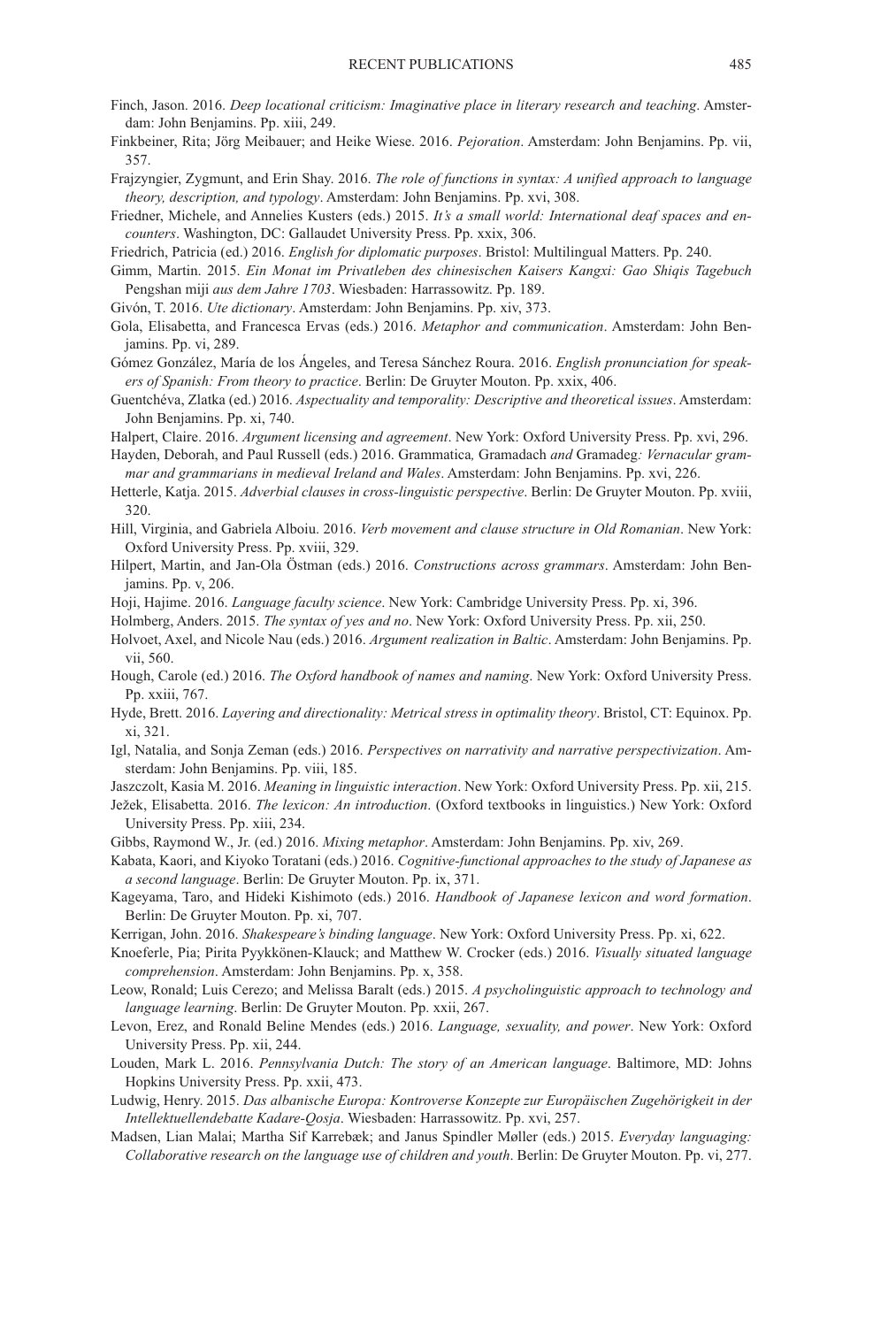- Maynard, Senko K. 2016. *Fluid orality in the discourse of Japanese popular culture*. Amsterdam: John Benjamins. Pp. xi, 344.
- McLeod, Sharynne, and Jane McCormack. 2015. *Introduction to speech, language and literacy*. New York: Oxford University Press. Pp. xxviii, 628.
- Metz, Christian. 2016. *Impersonal enunciation, or the place of film*. New York: Columbia University Press. Pp. xxiv, 247.
- Miller, Donna R., and Paul Bayley (eds.) *Hybridity in systemic functional linguistics: Grammar, text and discursive context*. Bristol, CT: Equinox. Pp. xii, 395.
- Minami, Masahiko (ed.) 2016. *Handbook of Japanese applied linguistics*. Berlin: De Gruyter Mouton. Pp. xliii, 535.
- Norde, Muriel, and Freek Van de Velde (eds.) 2016. *Exaptation and language change*. Amsterdam: John Benjamins. Pp. viii, 411.
- Palancar, Enrique L., and Jean Léo Léonard (eds.) 2016. *Tone and inflection: New facts and new perspectives*. Berlin: De Gruyter Mouton. Pp. vi, 342.
- Paul, Waltraud. 2015. *New perspectives on Chinese syntax*. Berlin: De Gruyter Mouton. Pp. xvi, 358.
- Paulson, Sarah J., and Anders Skare Malvik (eds.) 2016. *Literature in contemporary media culture: Technology—subjectivity—aesthetics*. Amsterdam: John Benjamins. Pp. xiii, 265.
- Pfau, Roland; Markus Steinbach; and Annika Herrmann (eds.) 2016. *A matter of complexity: Subordination in sign languages*. Berlin: De Gruyter Mouton. Pp. viii, 262.
- Pinkster, Harm. 2015. *The Oxford Latin syntax, vol. 1*. New York: Oxford University Press. Pp. xxxiv, 1430.
- Pizziconi, Barbara, and Miriam A. Locher (eds.) 2015. *Teaching and learning (im)politeness*. Berlin: De Gruyter Mouton. Pp. vii, 272.
- Plebe, Alessio, and Vivian M. De La Cruz. 2016. *Neurosemantics: Neural processes and the construction of linguistic meaning*. Dordrecht: Springer. Pp. 235.
- Rocci, Andrea, and Louis de Saussure. 2016. *Verbal communication*. Berlin: De Gruyter Mouton. Pp. xi, 603. Romano, Manuela, and Maria Dolores Porto (eds.) 2016. *Exploring discourse strategies in social and cogni-*
- *tive interaction: Multimodal and cross-linguistic perspectives*. Amsterdam: John Benjamins. Pp. vi, 299.
- Rosenstock, Rachel, and Jemima Napier (eds.) 2016. *International sign*. Washington, DC: Gallaudet University Press. Pp. 232.
- Saeedi, Zari. 2016. *Complex predicates in Modern Persian*. Bristol, CT: Equinox. Pp. xiv, 241.
- Sato, Masatoshi, and Susan Ballinger (eds.) 2016. *Peer interaction and second language learning: Pedagogical potential and research agenda*. Amsterdam: John Benjamins. Pp. vii, 399.
- Schmidt-Brücken, Daniel; Susanne Schuster; and Marina Wienberg (eds.) 2016. *Aspects of (post)colonial linguistics: Current perspectives and new approaches*. Berlin: De Gruyter Mouton. Pp. x, 273.
- Shintani, Natsuko (ed.) 2016. *Input-based tasks in foreign language instruction for young learners*. Amsterdam: John Benjamins. Pp. xi, 199.
- Shuy, Roger W. 2016. *The language of fraud cases*. New York: Oxford University Press. Pp. 301.
- Singer, Ruth. 2016. *The dynamics of nominal classification: Productive and lexicalised uses of gender agreement in Mawng*. Berlin: De Gruyter Mouton. Pp. xvii, 268.
- Smith, Neil, and Nicholas Allott. 2016. *Noam Chomsky: Ideas and ideals*. New York: Cambridge University Press. Pp. xv, 461.
- Stange, Ulrike. 2016. *Emotive interjections in British English: A corpus-based study on variation in acquisition, function and usage*. Amsterdam: John Benjamins. Pp. xxi, 221.
- Staples, Lee Obizaan, and Chato Omishkebines Gonzalez. 2015. *Aanjikiing: Changing worlds—An Anishinaabe traditional funeral*. Winnipeg: Algonquian and Iroquoian Linguistics. Pp. xxv, 170.
- Stump, Gregory. 2016. *Inflectional paradigms: Content and form at the syntax-morphology interface*. Cambridge: Cambridge University Press. Pp. xxiv, 285.
- Szymanik, J. 2016. *Quantifiers and cognition: Logical and computational perspectives*. Dordrecht: Springer. Pp. 223.
- Takeda, Kayoko, and Jesús Baigorri-Jalón (eds.) 2016. *New insights in the history of interpreting*. Amsterdam: John Benjamins. Pp. xvi, 278.
- Thomson, Jenny, and Linda Jarmulowicz (eds.) 2016. *Linguistic rhythm and literacy*. Amsterdam: John Benjamins. Pp. xiv, 286.
- Tortora, Christina; Marcel den Dikken; Ignacio L. Montoya; and Teresa O'Neill. 2016. *Romance linguistics 2013: Selected papers from the 43rd Linguistic Symposium on Romance Languages (LSRL), New York, 17–19 April, 2013*. Amsterdam: John Benjamins. Pp. xix, 418.
- Tsagari, Dina, and Jayanti Banerjee (eds.) 2016. *Handbook of second language assessment*. Berlin: De Gruyter Mouton. Pp. 437.